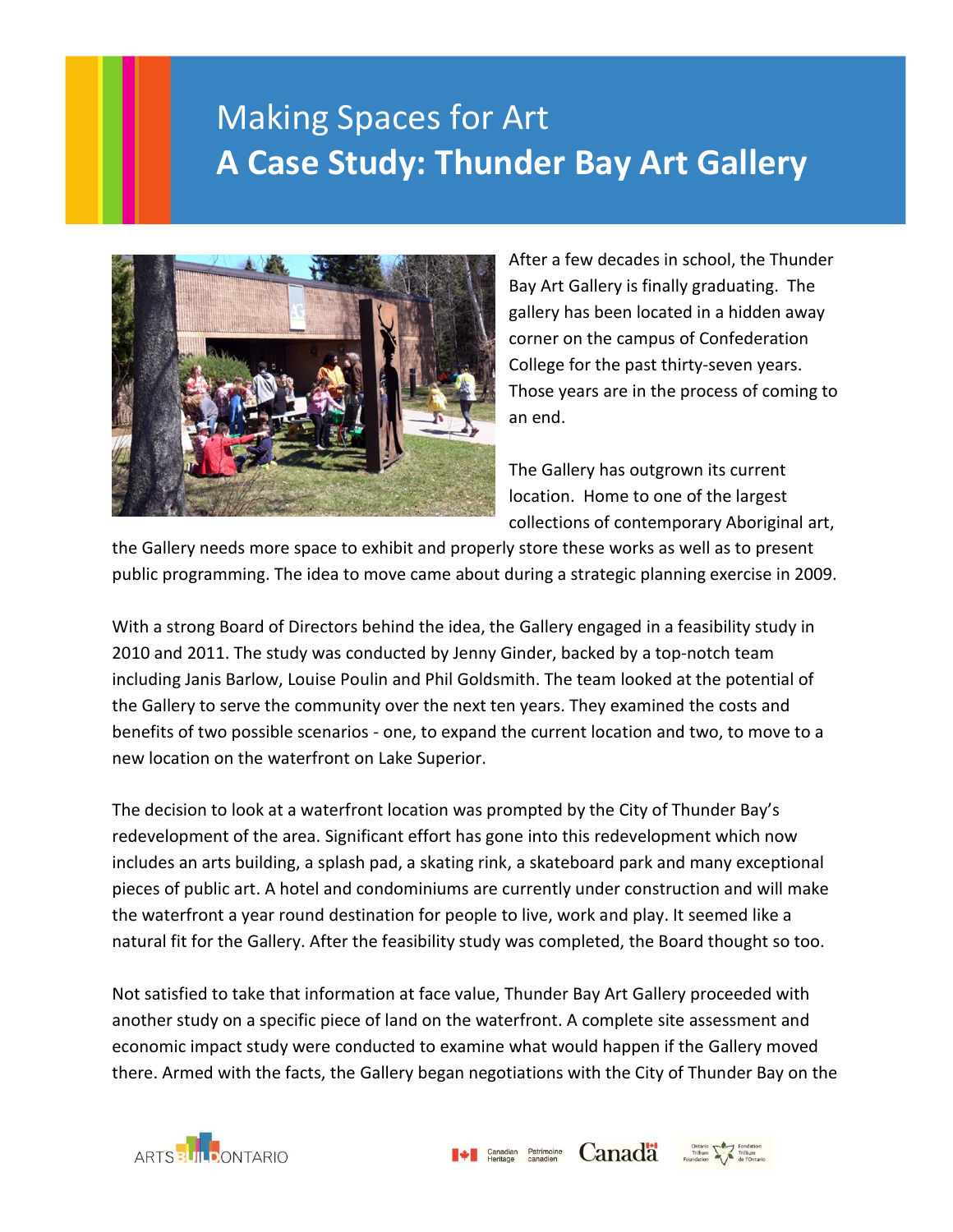parcel of land. "The city has been extremely supportive" says Sharon Godwin, Director of Thunder Bay Art Gallery. "A true partnership has been formed between the two organizations as we work together on this important project". It took some time but last July City Council approved in principal the plan for Thunder Bay Art Gallery to lease the land on the waterfront. "It is the perfect location for the Gallery and the Board of Directors is completely committed and sure that this is the right decision for the Gallery." Godwin confirms

Right now the Gallery is in the middle of yet another study which is examining the feasibility of capital funding to do the build as well as developing the Business Plan for the new facility. Again Jenny Ginder is leading the team of consultants that also includes Glen Boy of Campaign Coaches. The study which has been funded by the Ontario Trillium Foundation will be complete in January of 2014.

They have also applied for funding to start the design phase of the project, which they hope to start in May or June of 2014. They anticipate the process taking nine to twelve months to complete with a price tag of one million dollars. Once they have the schematics they will have a better idea of the costs involved to commence their funding applications for capital.

Gallery Director Sharon Godwin is a participant in the ArtsBuild Mentorship program. "ArtsBuild has done a lot for us" she says. Through the program Godwin has been matched with mentor Aziza Chaouni, an architect from Toronto. Chaouni teaches in the school of architecture at the University of Toronto as well as having her own design firm with offices in both Toronto and Morocco. Thunder Bay Art Gallery will be issuing an RFQ shortly for an architect to start the design phase and Chaouni's help has been instrumental in preparing for this next phase. Chaouni has gone to Thunder Bay to see the current Gallery space and the waterfront site and has met with members of the Gallery's Renewal Committee. "She is really mentoring the Gallery, not just me" Godwin says of the experience.

Godwin says going through the process has been very positive for both their internal community and the community at large. She maintains that it has been challenging and rewarding work for the Board of Directors, bringing them close together. "Boards of non-profit organizations can easily lose sight of their strategic goals and become immersed in short term projects and in receiving reports from staff." Going through this process has seen the Board engaged in strategic work - the long term planning for the future of the facility. The broader community has also been engaged at various stages of the feasibility studies through consultation processes. This Fall, the Gallery will be hosting a World Café style conversation to

 $\blacktriangleright$  Canadian Patrimoine **Canadian**  $\sum_{\text{Condition}}^{\text{Ontation}}$